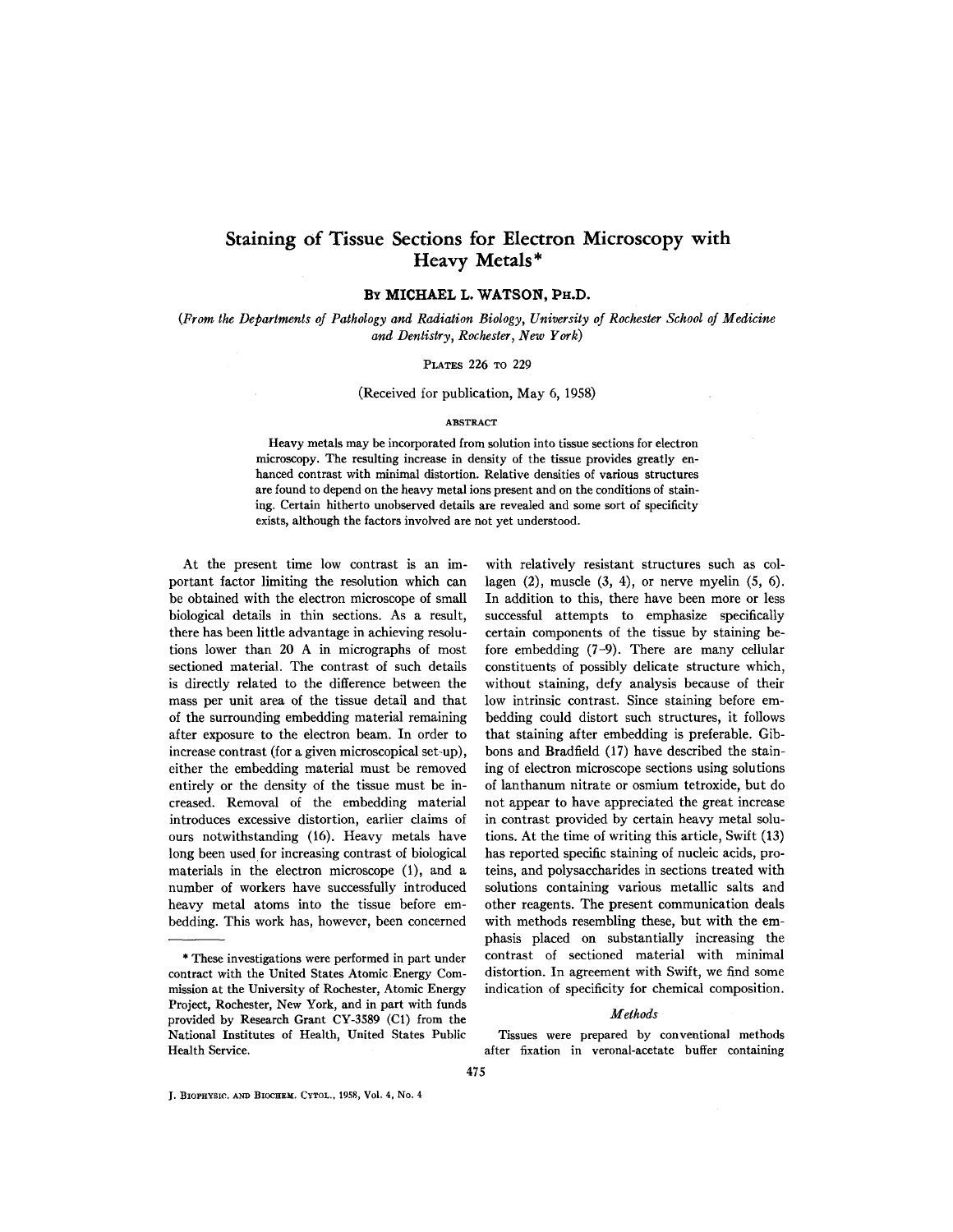sucrose (15) and 1 per cent or 2 per cent  $OsO<sub>4</sub>$  at  $0-5^{\circ}C$ . for  $\frac{1}{2}$  to 2 hours, depending on the tissue. Butyl polymethacrylate was the embedding material.

Thin sections, exhibiting blue to gray zero-order interference colors, were collected on 100-mesh, carboncoated, copper grids. The sections were stained by floating the grids face down on the surface of a solution containing heavy metal ions. In the case of phosphomolybdic acid solution which dissolves copper, we have had fair success using this technique although much of the grid is often dissolved at the end of the staining period. Unmounted sections floated on the phosphomolybdate solution have given better results as described in the section on Results.

Staining was carried out at room temperature. Grids bearing stained'sections were washed very briefly in distilled water and blotted dry at once. They were then sandwiched (10) by covering with zero-order blue films of formvar. Solutions tested together with what appeared to be satisfactory concentrations and times of staining are listed below:

| Uranyl acetate       | saturated            | 1 to 2 hours. |
|----------------------|----------------------|---------------|
| Phosphotungstic acid | 10 per cent 1 hour.  |               |
| Phosphomolybdic acid | 10 per cent 2 hours. |               |
| Ammonium molybdate   | 10 per cent 2 hours. |               |
| Sodium uranate       | saturated 2 hours.   |               |

Differentiation of uranyl-acetate-stained sections was attempted by further treatment for 1 hour with Na citrate buffer adjusted to pH 5.5 at either 0.005 M or 0.01 M, or with Na acetate buffer at the same pH and molarities.

### RESULTS

The increase in density of many structures after staining with uranyl acetate solution is such that the final print may be made with a photographic paper about two grades lower in contrast than would be the case with the unstained section. This is illustrated in Figs. 1 and 2. Such an increase in density of the tissue has been noted in a variety of tissues including rat and mouse hepatic cells, rat ameloblasts, odontoblasts, smooth muscle, chick muscle, and chick fibroblasts. Uranyl acetate is incorporated with little specificity into most of the components of tissue normally observed, and while contrast is very greatly increased, the general picture with certain exceptions is similar to that obtained without staining. Fine-scale specificity is, however, not excluded: certain reactive groups in the section may combine with urany<sup>11</sup>, while others receive none at all. Thus,

we may expect uranyl to combine with phosphate groups. That there are other possible sites of uranyl binding is indicated by the remarkable enhancement of collagen banding (Fig. 3), so that at least six bands can be easily seen in each 640 A period of fibers as small as 200 to 300 A in diameter. While collagen does not contain much phosphate, it is unique among proteins in its high periodic concentrations of polar groups which may be the sites of binding.

A number of differences are noted in sections of liver after staining with uranyl acetate. The mitochondrial matrix becomes much coarser in structure than is readily apparent in the unstained section (compare Figs. 1 and 2). This is probably not the result of clumping or distortion by the staining procedure, since a similar coarseness is sometimes faintly discernible without treatment; but it is probably the result of preferential staining of one component over another. The intramitochondrial granules do not take up uranyl appreciably, for, while still present, they are often difficult to detect. The membranes of the mitochondria stand out distinctly after staining and the membranes and contents of the endoplasmic reticulum and the associated ribonucleic acid (RNA)-containing particles are also stained.

Dense, heavily staining bodies 0.1 to 0.2 micron in diameter are frequently found scattered about the cytoplasm of hepatic cells in both rat and mouse. These are of two types: one containing very small, dense particles and described by Novikoff et *al.* (11) and by Richter (12), and the other, with no such particles. The latter type, without dense particles, appears to have escaped attention. It is characterized in the mouse by a single outer membrane enclosing a granular matrix resembling that of uranyl-stained mitochondria, but of higher density. Lying in this is an angular, folded, or laminated structure of higher density than the matrix and having a thickness of from 150 to 200 A (Figs. 4  $A$  and  $B$ ). Staining reveals that this structure contains ordered elements  $(Fig. 4 B)$ .

An effort was made to improve the specificity of staining with uranyl-acetate. Sections treated with uranyl-acetate as described above were then extracted with a dilute solution of citrate or acetate. Since complexing of citrate or acetate with uranyl ions forms soluble compounds, it was thought that uranyl loosely bound in the section might be removed in preference to more tightly bound ions. Unfortunately, while uranyl was

<sup>1</sup>The word "uranyl" is used loosely here since it is only one of a number of uranium-containing ions present in solution at pH 4. Uranyl will be the predominant ion only at values of pH in the range of 1-2.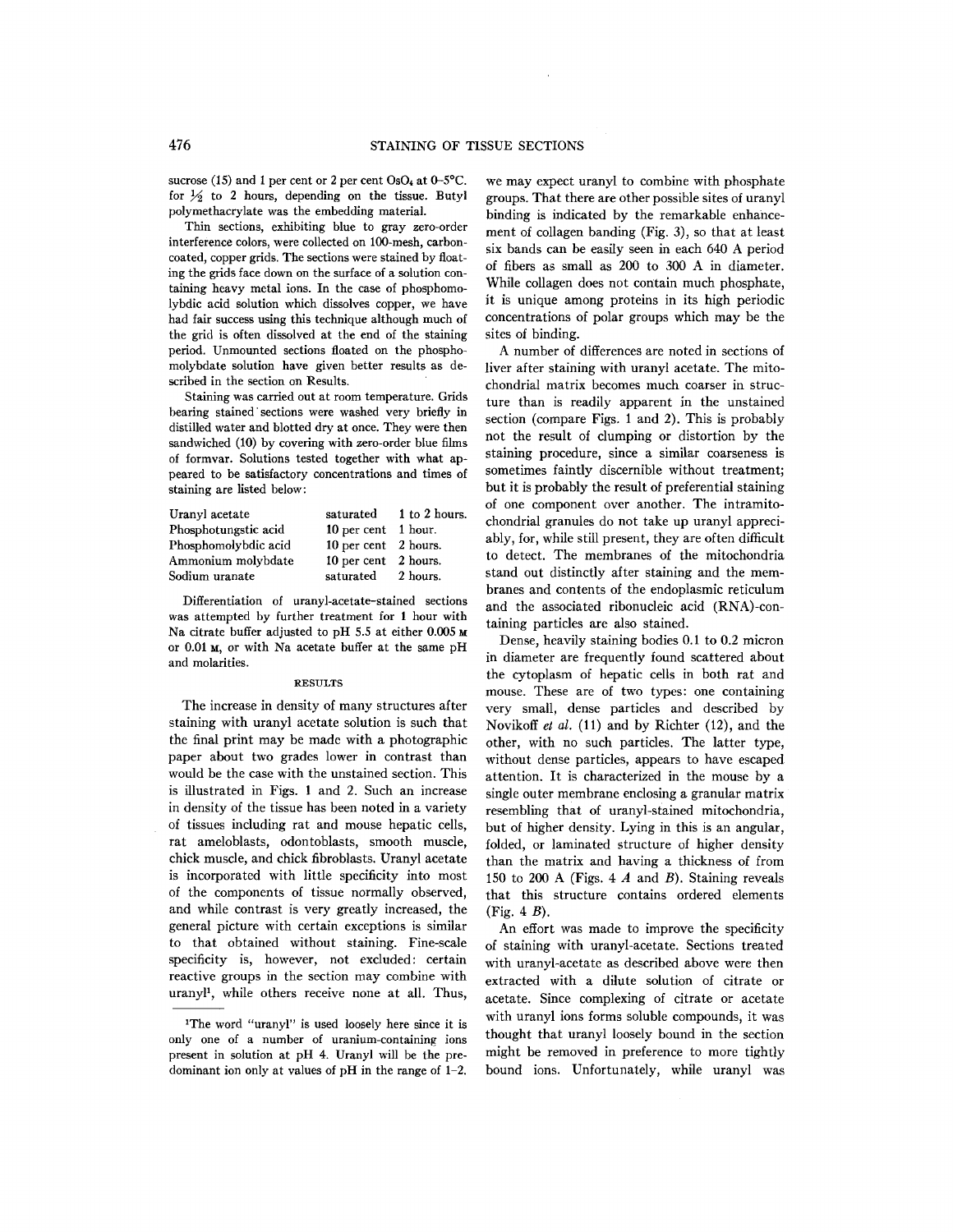certainly removed, the procedure appeared to have little if any specificity.

Sections treated with molybdate (Fig. 5) and uranate were generally less dense than those treated with uranyl. Most noticeably stained with molybdate were the RNA-containing particles and certain cytoplasmic membranes, while these and the lysosomes particularly were stained with uranate. Membranes exposed to molybdate were sharper and thinner than when treated with either uranyl or uranate. Neither uranate nor molybdate brought out the coarser component of the mitochondrial matrix so noticeable with uranyl.

With phosphotungstic and phosphomolybdic acids, rather interesting results were obtained. Both reagents stained collagen heavily, although phosphotungstic acid appeared to be the more effective. Phosphotungstic acid produced a small and probably not useful generalized staining of most intracellular material, against which collagen stood out in striking relief (Fig. 6). In contrast to this, collagen in unstained sections is usually difficult to visualize (Fig. 7). No other tissue component was found to stain appreciably with phosphotungstic acid used in the manner described here. Phosphomolybdic acid, on the other hand, stained numerous small (200 to 1000 A in diameter) partides in liver which because of their size and distribution may represent deposits of glycogen (Fig. 8). These particles were of irregular shape and contained homogeneous, moderately dense material surrounded by a more heavily staining membrane or cortex (Fig. 9). They were never found within mitochondria or nuclei, always lay within the cell boundaries, and did not appear within ceils of the liver other than the hepatic cells. The reaction was equally successful in a number of blocks of mouse and rat liver; however, it was undependable or impossible to elicit in blocks of tissue embedded more than 2 years previously. The heavy staining of the particles did not appear gradually as the staining time increased, but abruptly after  $1\frac{1}{2}$  to 2 hours' exposure to the staining solution. Incubation of sections in saliva before staining did not prove to be an adequate test for the hypothesis that the partides represented glycogen, since while the staining reaction was inhibited (Fig. 10), saliva inactivated by heat also inhibited the reaction. In those sections incubated with normal saliva, although densely staining particles were not found, "empty" vesicles corresponding in size and shape

to the particles were present which may represent the more heavily staining cortex described above in the unincubated but stained sections (Fig.  $10$ ). More secure evidence is necessary before the nature of the staining particles can be demonstrated.

Staining with phosphomolybdic acid was found to present certain problems which deserve mention. Staining with this reagent was non-uniform throughout sections, some areas and even parts of cells receiving considerably more stain than others. Some of this non-uniformity appeared to be due to destaining during washing. Since the phosphomolybdate solution dissolves copper grids, it was found preferable to stain unmounted sections. To permit rapid washing, the sections were mounted on grids immediately after staining. Unmounted sections were picked up from the staining solution by lifting them from beneath in the usual way onto carbon-coated grids. Excess solution was blotted away and the grid allowed to dry. It was then washed by sweeping once through a small beaker of distilled water and blotted immediately by placing face down on facial tissue. No solution is trapped between the section and the carbon film in this procedure because the forces between the two films are sufficient to drive it out. Rapid washing does not, however, prevent all of the non-uniformity of staining observed, and this remains a problem to be dealt with.

Adjustment of pH of the staining solutions towards greater solubilities *(i.e.,* acidification of uranyl solution to pH 3 and alkalization of phosphotungstate solution to pH 4) reduced the intensity of staining. In particular, the intense staining of collagen by phosphotungstate and of liver particles by phosphomolybdate at pH 4 was much reduced.

Certain structures appear larger after staining than before. Most noticeable among these are the smallest collagen fibers and the network of material visible in the nucleus. It is believed that this is not an actual increase in size, but is the result of improved visibility of the edges of these structures. In support of this, it is noted that collagen banding revealed by staining is highly ordered all the way across the fiber, which might not be the case had the fiber swelled or if stain were precipitating onto itself on the outside of the fiber. Significantly, collagen and nuclear material are usually of low density in unstained sections.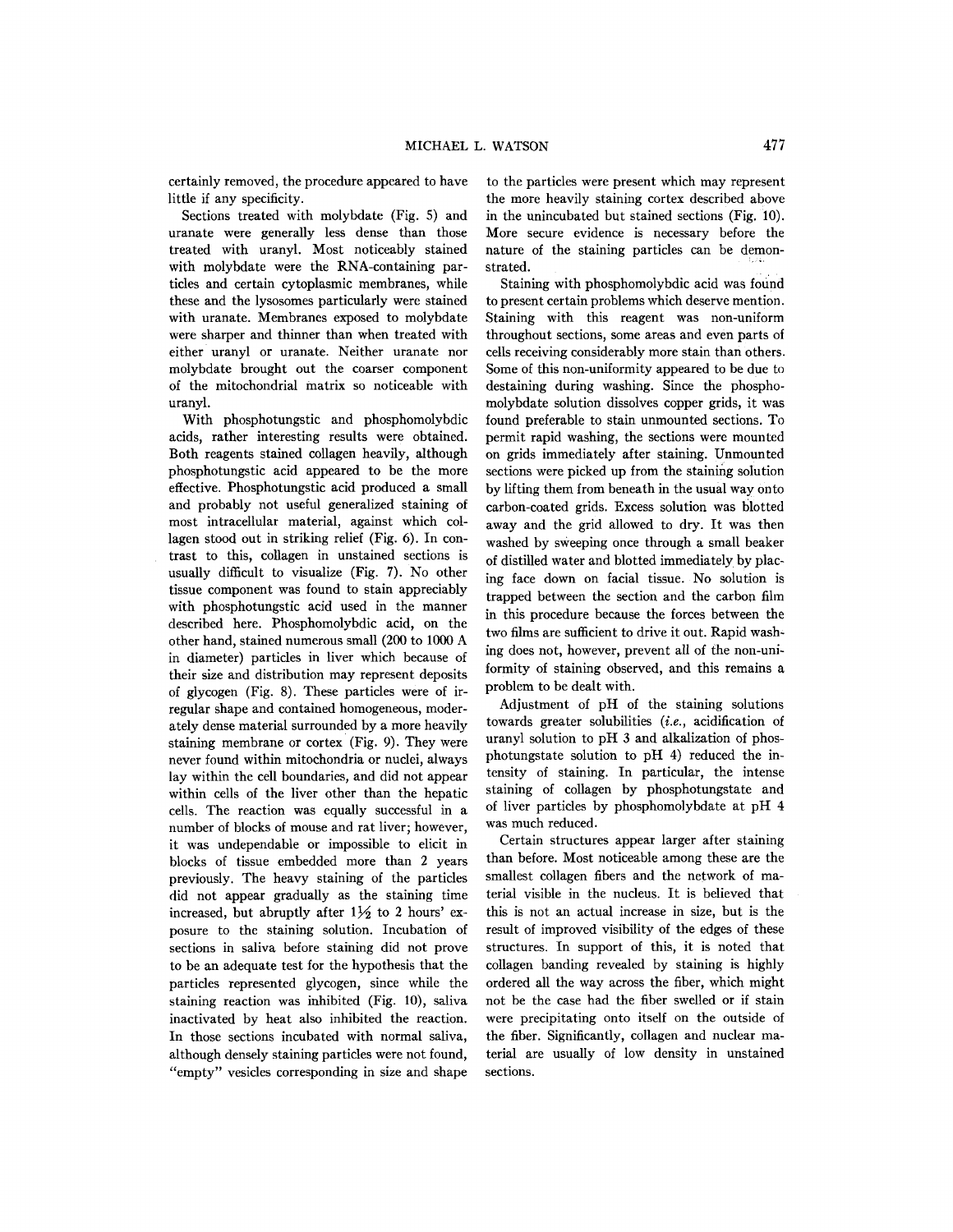### DISCUSSION

High resolution staining of sections for the electron microscope can be accomplished ideally when the only effect upon the tissue structure is to increase its density at definite points. Other alterations in morphology will limit the resolution according to the dimensions of the alteration. In general, we can designate two types of stains for the electron microscope: those which are recognizable by virtue of topographical changes in tissue structure and those where a marked change in density is the primary effect. The limit of meaningful resolution achievable by density staining depends on the dimensions of the heavy metal groups deposited at each reactive site, upon the presence of possible polymerization reactions which may take place between closely lying groups, and upon the minimum dimensions of meaningful biological detail in the section. It is hoped that if meaningful detail in the range of 5 to 20 A exists in sections, density staining will reveal it.

Phosphotungstic acid staining of collagen and phosphomolybdic acid staining of granules in the liver indicate the possibility of staining reactions with some degree of specificity. The present work describes techniques for enhancing contrast in sections so that details formerly masked by low contrast become visible and so that higher microscopical resolutions may become useful in revealing structure. The methods described are applicable to sections regardless of the method of fixation and probably do not introduce additional topographical distortions above the 10 A level. These techniques may well be specific for a limited number of particular reactive groups in the fixed tissue. If this is true, a submolecular staining should be possible. The advantages of staining after sectioning are as follows: (1) there is less chance for distortion than when the tissue is stained before embedding; (2) serial sections of the same block of tissue can be compared following different treatments;  $(3)$  the staining is more uniform than it would be in tissue stained before embedding.

#### **REFERENCES**

- 1. Hall, C. E., Jakus, M. E., and Schmitt, F. O., *J. Appl. Physics,* 1945, 16, 459.
- 2. Jakus, Marie *E., J. Biophysic. and Biovhem. Cytol.,*  1956, 2, No. 4, suppl., 243.
- 3. Huxley, *H. E., J. Biophysic. and Biochem. Cytol.,*  1957, 3, 631.
- 4. Hedge, *A. J., J. Biophysic. and Biochem. CytoL,*  1955, 1, 361.
- 5. Robertson, *J. D., J. Biophysic. and Biochem. Cytol.,*  1955, 1, 271.
- 6. Fern~ndez-Mor~n, H., Finean, *J. B., J. Biophysic. and Biochem. Cytol.,* 1957, 3, 725.
- 7. Bradfield, J. R. G., *Nature,* 1954, 173, 184.
- 8. Brentschneider, L. H., *Proc. K. Akad. Wetensch.,*  1949, 52, 301, (Cited by Bradfield (7)).
- 9. Wassermann, F., and Kubota, *L., J. Biopkysic. and Biochem. Cytol.,* 1956, 2, No. 4, suppl., 67.
- t0. Watson, *M. L., J. Biophysic. and Biochem. Cytol.,*  1957, 3, 1017.
- 11. Novikoff, A. B., Beaufay, H., and de Duve, C., *J. Biophysic. and Biochem. Cytol.,* 1956, 2, No. 4, suppl., 179.
- 12. Richter, *G. W., J. Exp. Med.,* 1957, 106, 203.
- 13. Swift, H., reported at the annual meeting of The Ristochemical Society, Philadelphia, 1958.
- 14. Swift, H., and Rasch, E., *Scient. Instruments,* 1958, **3,** 1.
- 15. Caulfield, J. *B., J. Biophysic. and Biochem. Cytol.,*  1957, 3, 827.
- 16. Watson, M. L., *Biochim. el Biophysica Acta,* 1953, 10, 349.
- 17. Gibbons, I. R., and Bradfield, J. R. G., Proceedings Stockholm Conference on Electron Micr., 1956, Stockholm, Almqvist & Wiksell, and New York, Academic Press, Inc., 1957, 121.

### EXPLANATION OF PLATES

#### PLATE 226

FIO. 1. Micrograph of a sandwiched section of mouse liver stained for 2 hours in a saturated solution of uranyl acetate. The general appearance resembles that of unstained sections of the same material, except for greater contrast. The notable differences are the granular matrix of mitochondria  $(m)$  and the highly dense RNA particles  $(p)$ . The Golgi region (g) shows the usual spherical and tubular vesicles and is characterized here by the unusually distinct membranes and the rather dense contents. Both of these features are primarily due to sandwiching, neither the membranes nor the contents being so easily discernible in unsandwiched sections. RNA particles stain intensely and membranes and contents of the endoplasmic reticulum to a lesser extent than the RNA particles. X 53,000.

FIG. 2. Micrograph of a sandwiched, but unstained section of mouse liver for comparison with Fig. 1. Both micrographs were made of sections of about the same thickness and from the same block of tissue. The image densities of the two negatives were about the same, and the final prints were made on photographic paper of the same grade of contrast. The generally lower contrast of the unstained section is obvious. Other differences include the smoothness of the mitochondrial (m) matrix and the lower density of the RNA particles relative to the membranes of the endoplasmic reticulum *(er)*. The envelope of the nucleus (*n*) is also much less dense.  $\times$  53,000.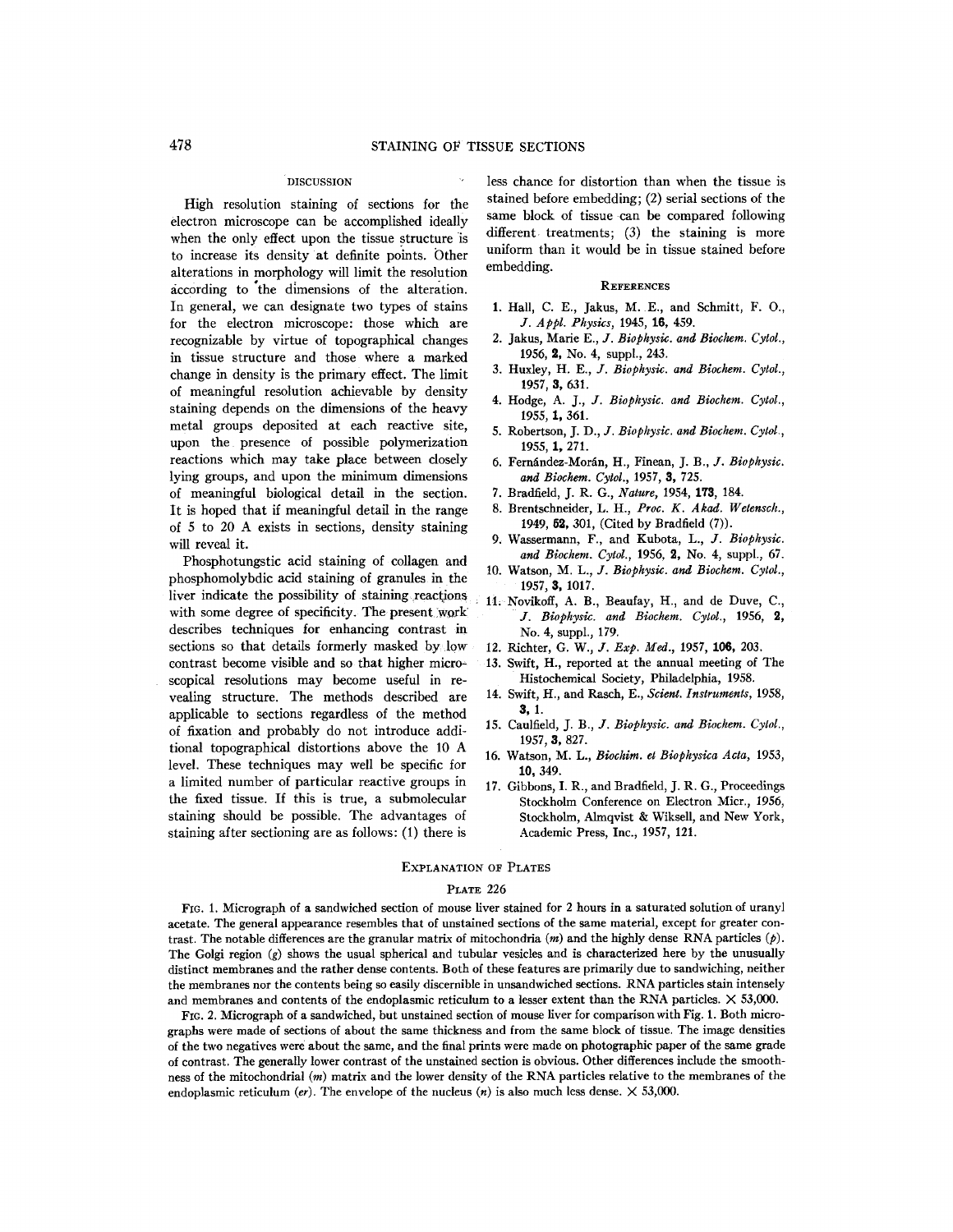**THE JOURNAL OF** BIOPHYSICAL AND BIOCHEMICAL CYTOLOGY

PLATE 226 VOL. 4



(Watson: Staining of tissue sections)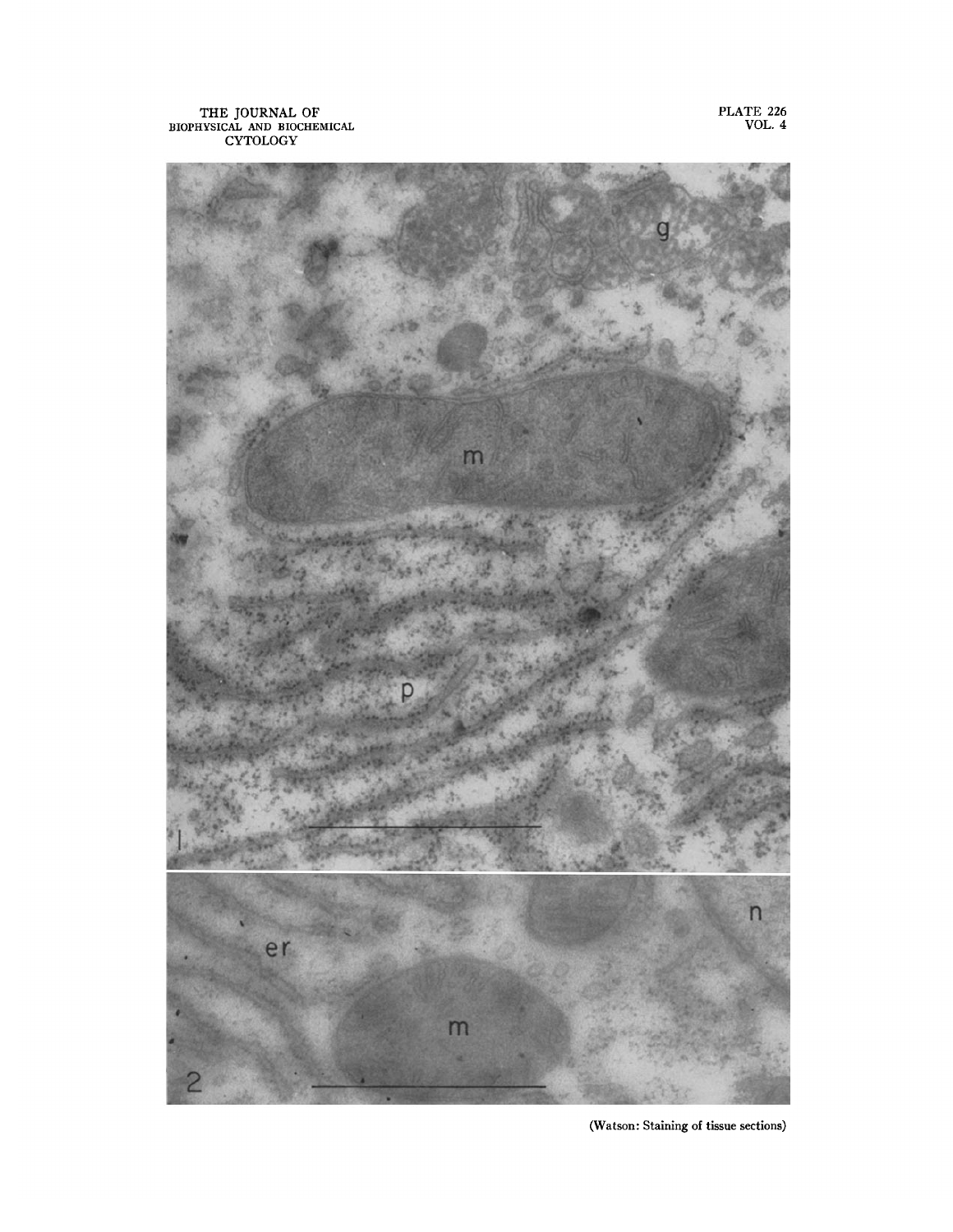### **PLATE 227**

Fro. 3. Micrograph of a sandwiched section of rat incisal predentine after staining 2 hours in a saturated solution of uranyl acetate. Six subperiod bands are revealed in every major 640 A band.  $\times$  100,000.

FIGS. 4 A and B. Micrographs of sandwiched sections of mouse liver after staining 2 hours in a saturated solution of uranyl acetate, showing details of dense cytoplasmic bodies. The bodies are 0.1 to 0.2 micron in diameter and are enclosed by a single membrane. The contents are of two parts: a granular matrix resembling that of mitochondria, but of higher density and containing a folded and sometimes lamellar structure of higher density. The micrographs are consistent with the idea that this structure represents a folded sheet about 150 A in thickness. Figure 4 A shows the internal sheet in profile and Fig.  $4B$ , a portion of it oriented tangentially. In the tangential view a small-scale order can be discerned (arrow).  $A$ ,  $\times$  100,000.  $B$ ,  $\times$  170,000.

FIG. 5. Micrograph of a sandwiched section of mouse liver after staining 2 hours in a solution containing 10 per cent ammonium molybdate. Staining with molybdate is generally less intense than with uranyl, with the exception of RNA particles and certain membranes including those of mitochondria. Molyhdate-stained membranes are thinner and more distinct than in the case of uranyl. The mitochondriai (m) matrix, although darkened somewhat, does not appear granular with molybdate.  $\times$  53,000.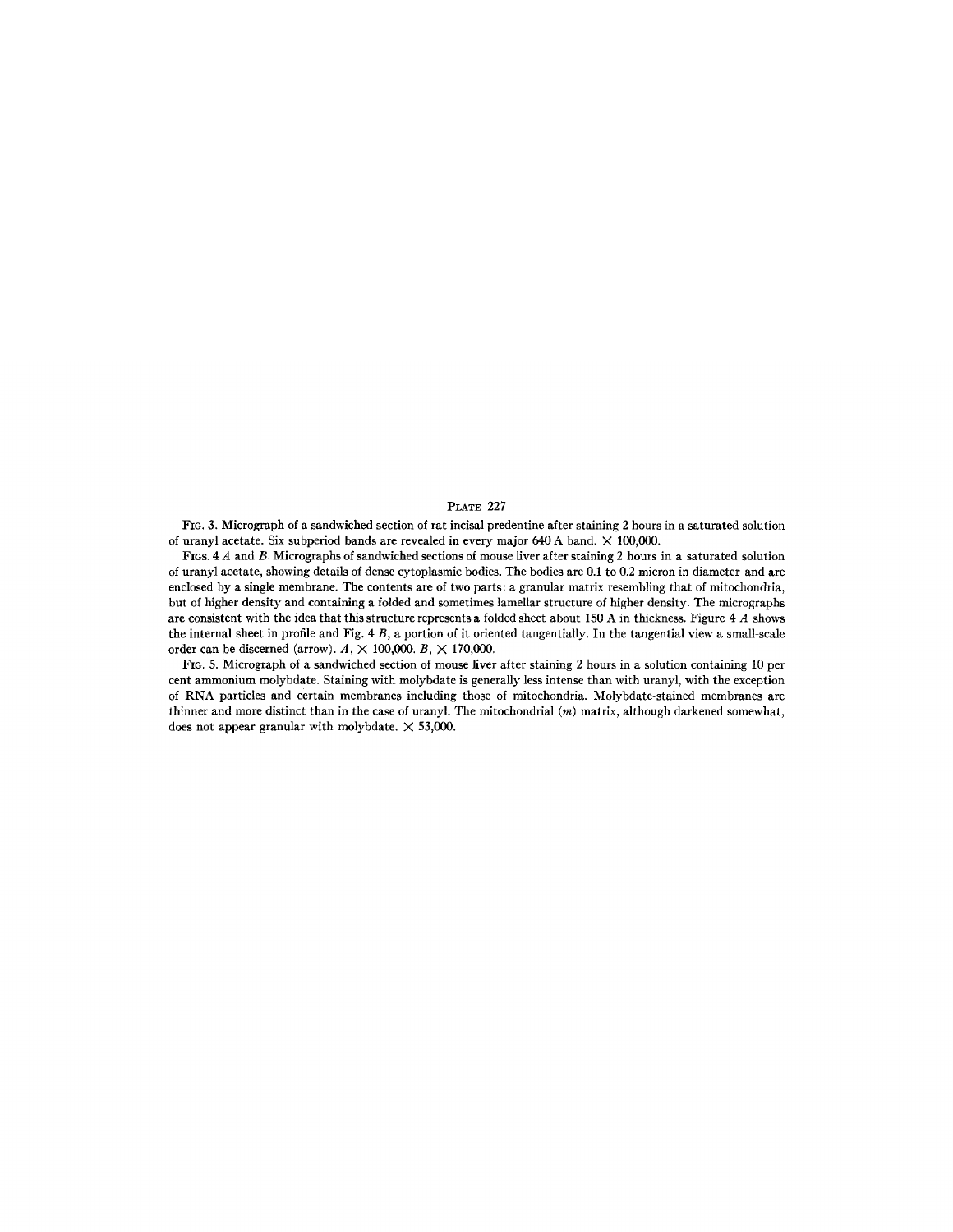THE JOURNAL OF BIOPHYSICAL AND BIOCHEMICAL CYTOLOGY



(Watson: Staining of tissue sections)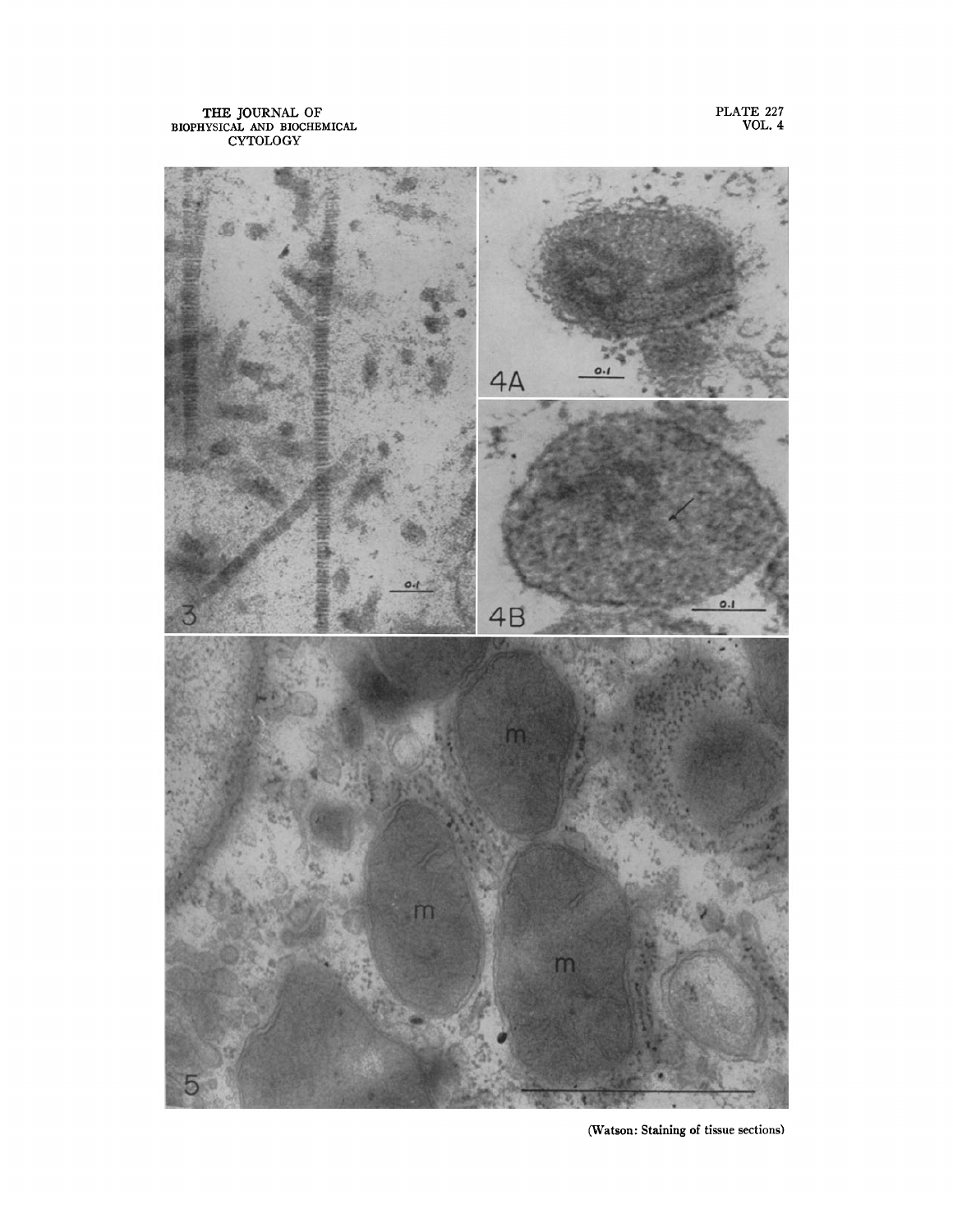#### PLATE 228

FIC. 6. Micrograph of a sandwiched section, showing the border between predentine and ondontoblasts in the Fig. 6. Micrograph of a sandwiched section, showing the border between predentine and ondomobiasts in the lower incisor of the rat after staining for 1 hour in a solution containing 10 per cent phosphotungstic acid. Predentine ( $pd$ ) is on the left, and the cytoplasm of odontoblasts ( $oc$ ) on the right of the micrograph. The extremely high density of the small  $(200$  to  $330$  A in diameter) collagen fibers relative to that of the cytoplasm of the ondontoblasts is characteristic of PTA staining and has been observed in all collagenous tissues examined.  $\times$  30,000.

FIG. 7. Micrograph of a sandwiched but unstained section of the border between predentine (pd) and ondontoblasts  $(oc)$  in the lower incisor of the rat. Collagen fibers are of such low density that in this relatively thick  $(ca$ . 800 A) section only those fibers oriented perpendicular to the section are visible. Cytoplasmic structures of the odontoblasts are of much higher density than the collagen in contrast to the situation where PTA is used (Fig. 6).  $\times$  30,000.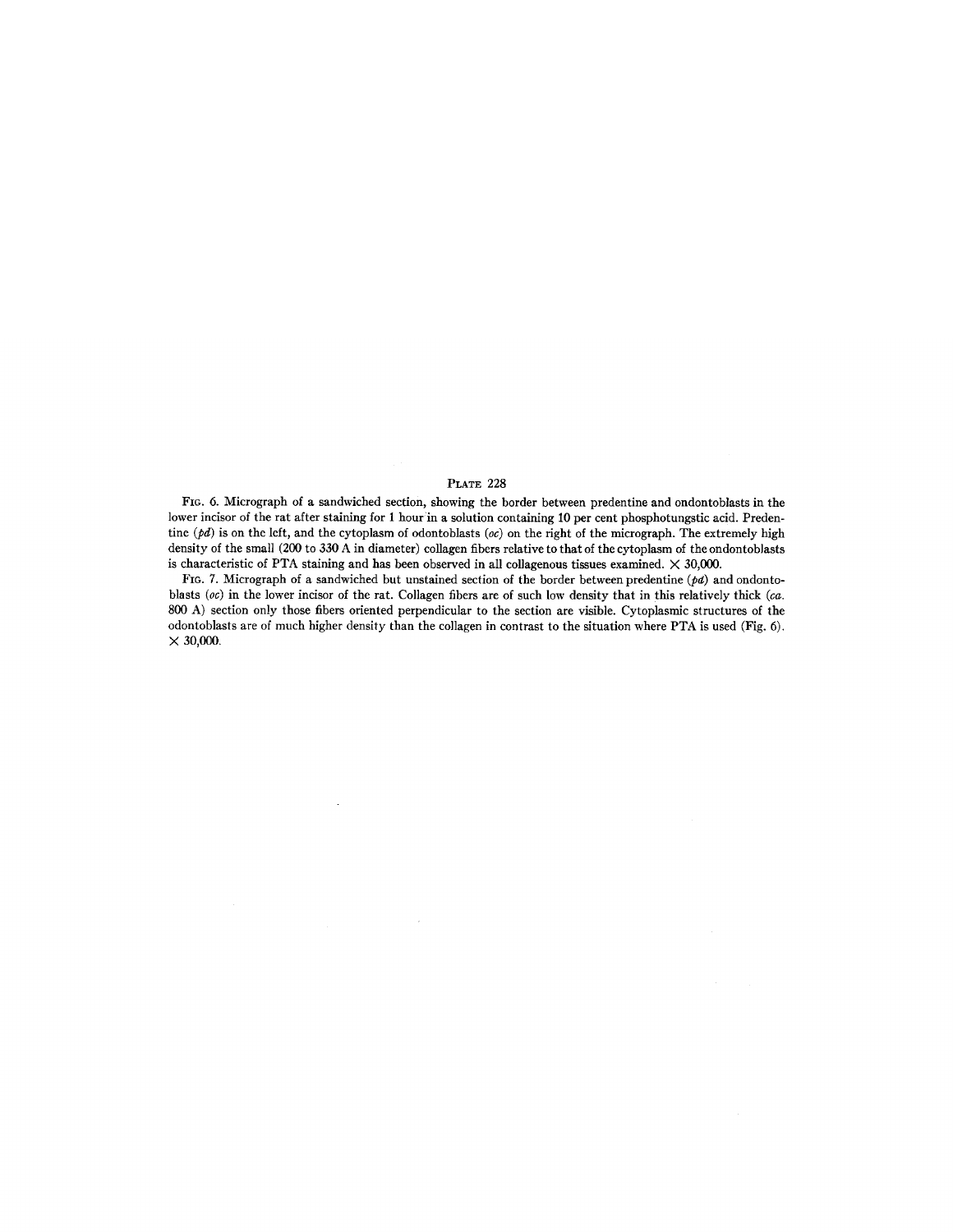PLATE 228 VOL. 4

THE JOURNAL OF BIOPHYSICAL AND BIOCHEMICAL CYTOLOGY



(Watson: Staining of tissue sections)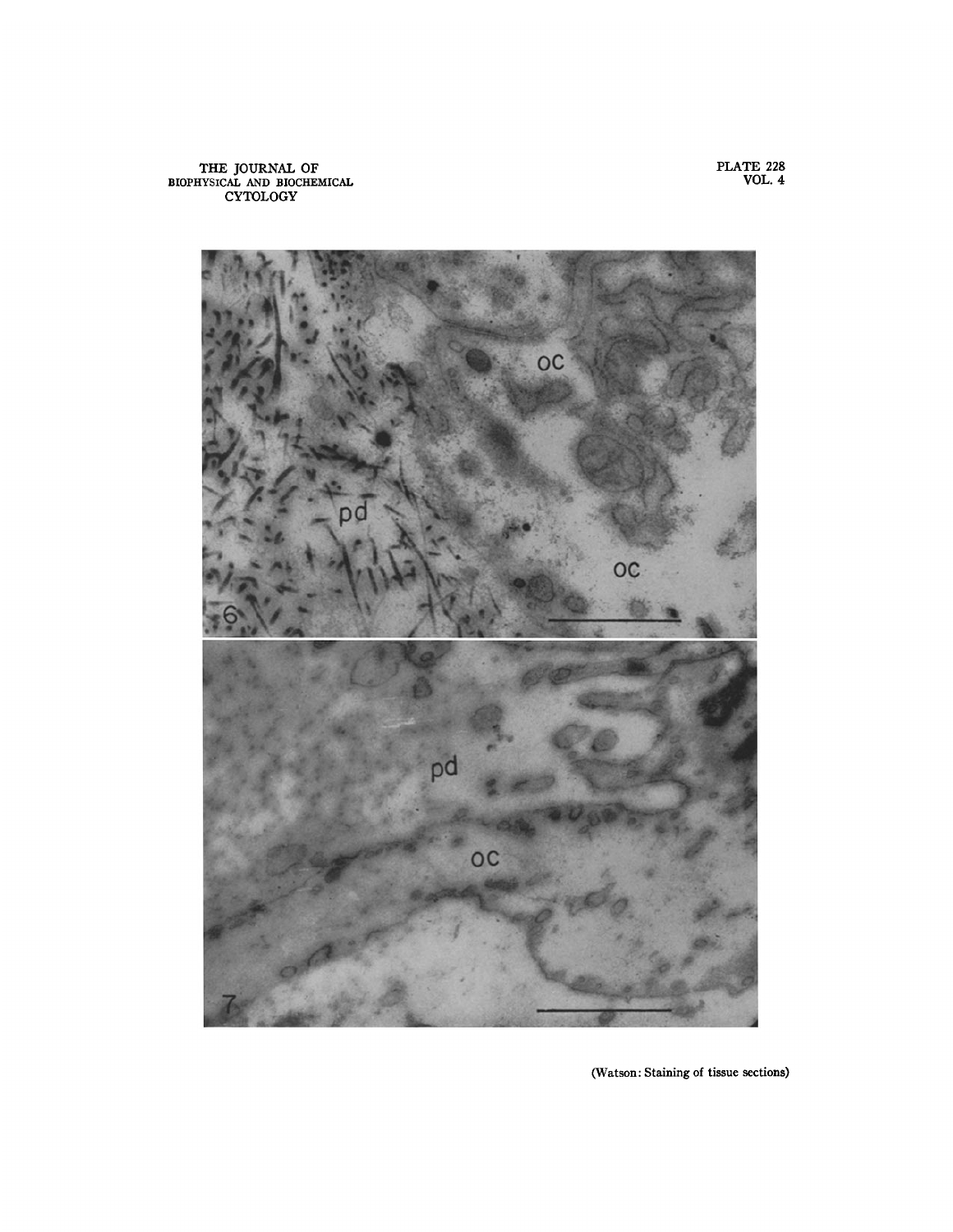#### **PLATE 229**

FIG. 8. Micrograph of a sandwiched section of mouse liver after staining for 2 hours in a solution containing 10 per cent phosphomolybdic acid. Mitochondria (m) and endoplasmic reticulum *(er)* occupy the center of the micrograph and are surrounded by regions containing numerous, densely stained particles which are thought to represent deposits of glycogen. Three or four dense particles at the upper right in the region of endoplasmic reticulum and mitochondria are contamination. Phosphomclybdate-stained particles are never found within mitochondria, endoplasmic reticulum, or nuclei.  $\times$  15,000.

FIG. 9. Micrograph of an area similar to that in Fig. 8 at higher magnification. The staining reaction was less intense in this region, so that details are easier to make out. The particles range in size from about 200 to 1000 A. They exhibit an intensely staining cortex or membrane surrounding a less dense central portion.  $\times$  40,000.

FIG. 10. Micrograph of a sandwiched section of mouse liver after incubation for 2 hours at 37°C. in saliva and followed by staining for 2 hours in phosphomolybdic acid. Although the intense reaction illustrated in Figs. 8 and 9 could not be found in sections first treated with saliva, this did not constitute a test for glycogen because a similar effect was produced by saliva first inactivated by boiling. The micrograph is of interest because in regions of cytoplasm not occupied by mitochondria or endoplasmic reticulum, numerous vesicles (arrows) were often present having the same general dimensions as the particles intensely stained by phosphomolybdate.  $\times$  40,000.